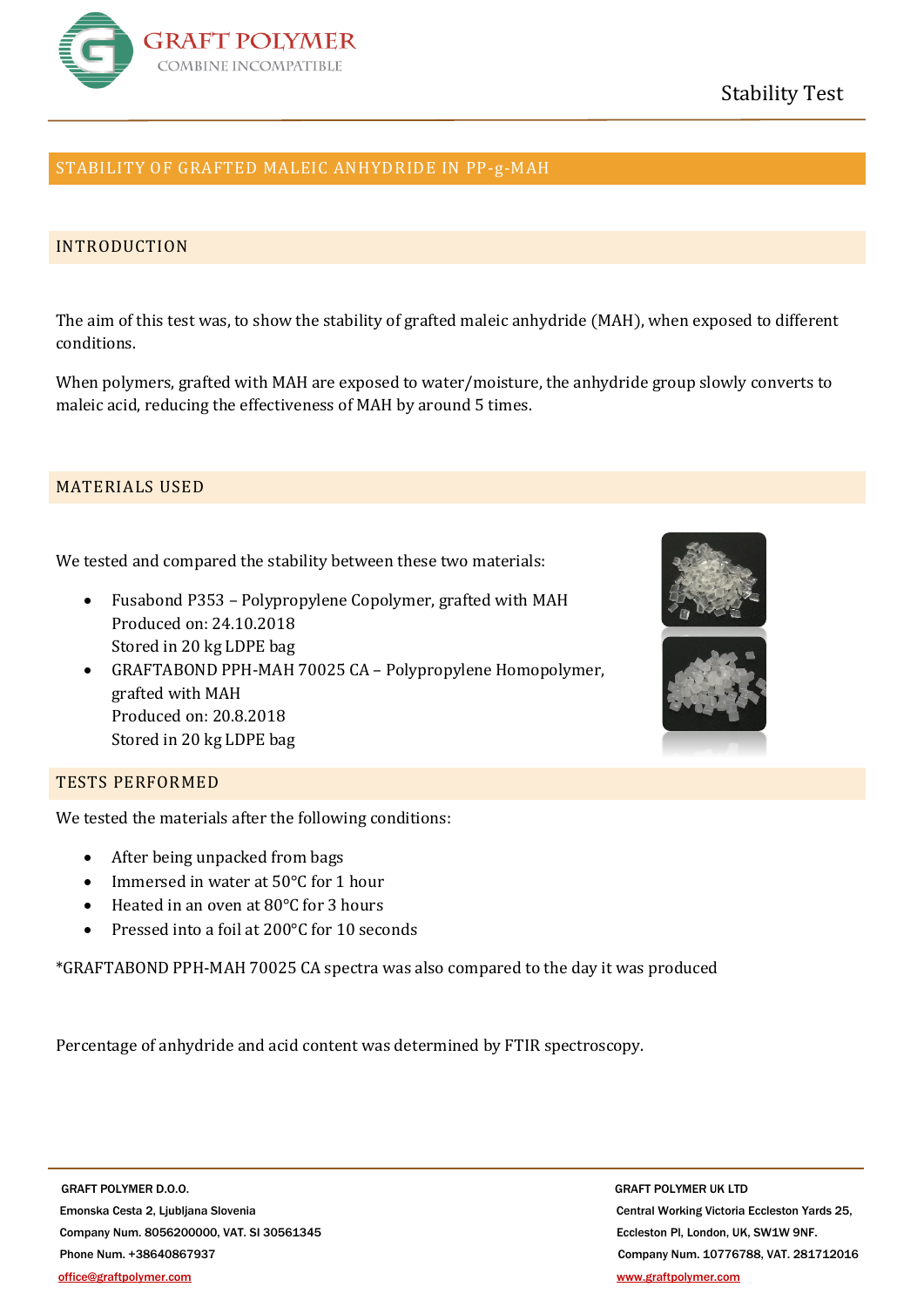# Stability Test

RESULTS



**GRAFT POLYMER D.O.O.** GRAFT POLYMER UK LTD Emonska Cesta 2, Ljubljana Slovenia Central Working Victoria Eccleston Yards 25, Company Num. 8056200000, VAT. SI 30561345 Eccleston Pl, London, UK, SW1W 9NF. Phone Num. +38640867937 Company Num. 10776788, VAT. 281712016 [office@graftpolymer.com](mailto:office@graftpolymer.com) [www.graftpolymer.com](http://www.graftpolymer.com/)